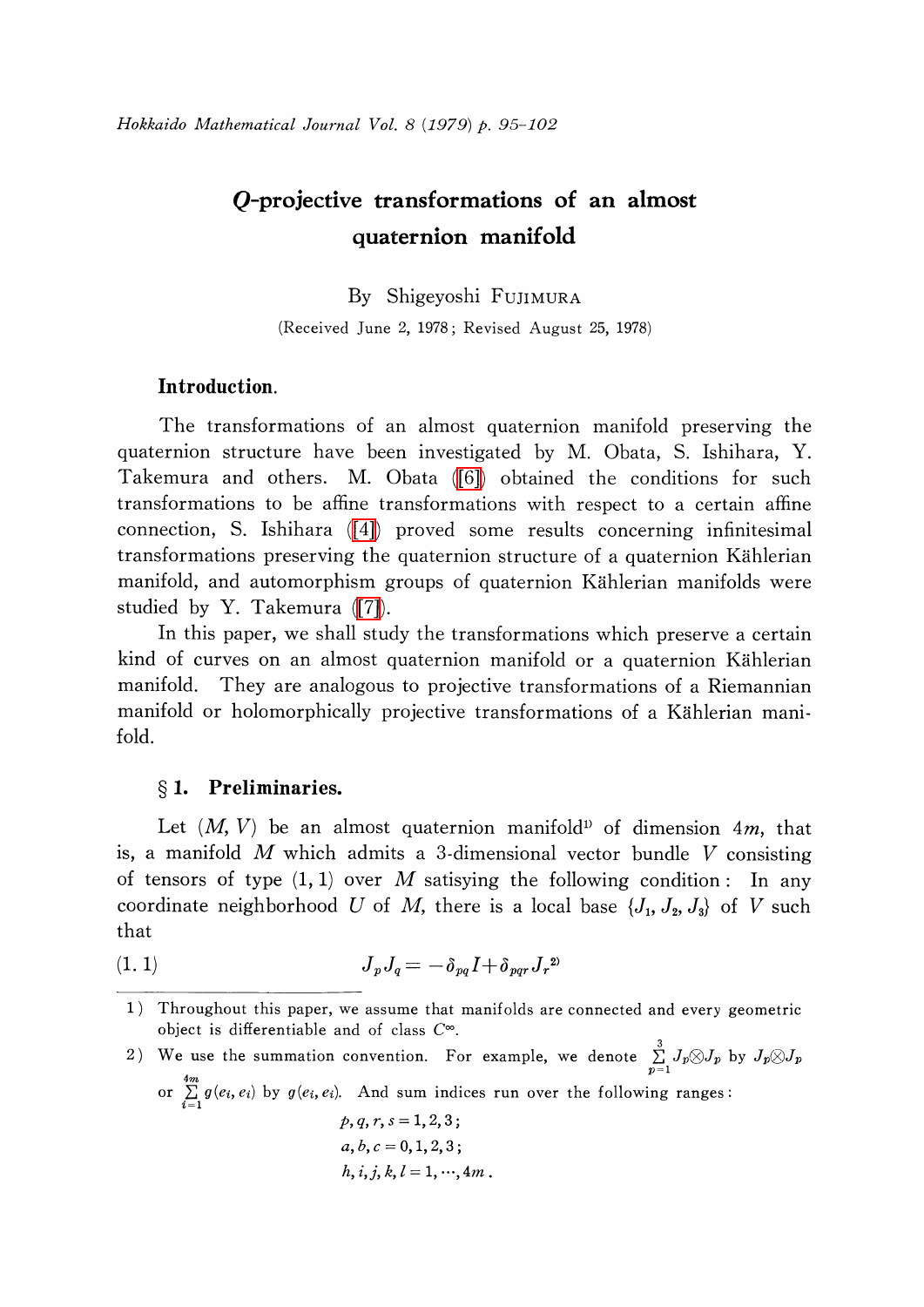#### 96 S. Fujimura

where I,  $\delta_{pq}$  and  $\delta_{pqr}$  denote the identity tensor field of type (1, 1) on M, the Kronecker's delta and the generalized Kronecker's delta defined by

$$
\delta_{pqr}=\det\left(\begin{array}{ccc} \delta_{1\,p} & \delta_{1q} & \delta_{1r} \\[1ex] \delta_{2\,p} & \delta_{2q} & \delta_{2r} \\[1ex] \delta_{3\,p} & \delta_{3q} & \delta_{3r} \end{array}\right),
$$

respectively. Such a local base  $\{J_{1}, J_{2}, J_{3}\}$  of V is called a canonical local base of V in U. And it is well known that  $\Lambda=J_{p}\otimes J_{p}$  is a tensor field of type  $(2, 2)$  defined globally on M ([3]).

We now consider an affine connection  $\Gamma$  and a curve  $x(t)$  on  $(M, V)$ satisfying

(1. 2) \nabla\_{x(t)}\dot{x}(t)=\phi\_{a}(t)]\_{a}jj(t)

where  $\dot{x}(t)$  is the vector tangent to  $x(t)$ ,  $\phi_{a}(t)$  ( $a=0,1,2,3$ ) are certain functions of the parameter t,  $J_{0}=I$  and  $\nabla$  is an operator of covariant differentiation with respect to  $\Gamma$ . Such a curve is called a  $Q$ -planar curve with respect to  $\Gamma$ . And two affine connections  $\Gamma$  and  $\Gamma'$  on  $(M, V)$  are called to be  $Q$ projectively related if they have all Q-planar curves in common. In [\[1\]](#page-7-3) and [\[2\],](#page-7-4) the present author proved

THEOREM A  $([1], [2])$ . In an almost quaternion manifold  $(M, V)$  of dimension  $4m \ (\geq 8)$ , the following conditions are equivalent to each other:

(1) Affine connections  $\Gamma$  and  $\Gamma'$  on  $(M, V)$  are Q-projectively related.

(2) There exist local 1-forms  $\phi_{a}$  (a=0, 1, 2, 3) on M satisfying

$$
S(X, Y) + S(Y, X) = \phi_a(X) J_a Y + \phi_a(Y) J_a X
$$

for any vector fields  $X$  and  $Y$  on  $M$ .

(3) There exist local functions  $\eta_{a}(a=0, 1, 2, 3)$  on the tangent bundle of M such that

$$
Q(X) = \eta_a(X) J_a X
$$

for any vector field  $X$  on  $M$ , where  $\nabla$  and  $\nabla'$  are operators of covariant differentiation with respect to  $\Gamma$  and  $\Gamma'$  respectively,  $S(X, Y)=\Gamma_{X}'Y-\Gamma_{X}Y$ and  $Q(X)=S(X, X)$ .

Next, if a transformation f of M onto itself leaves the bundle V invariant,<br>
f is called a O-transformation of  $(M, V)$  ([4]) and a vector fold N then f is called a Q-transformation of  $(M, V)$  ([4]). And a vector field X<br>on M is called an infinitesimal Q transformation of  $(M, V)$  ([4]). on M is called an infinitesimal Q-transformation of  $(M, V)$  if  $\exp(tX)(|t|<$  $\epsilon,$   $\epsilon$  being a certain positive number) is a Q-transformation of  $(M, V)$ . S. Ishihara proved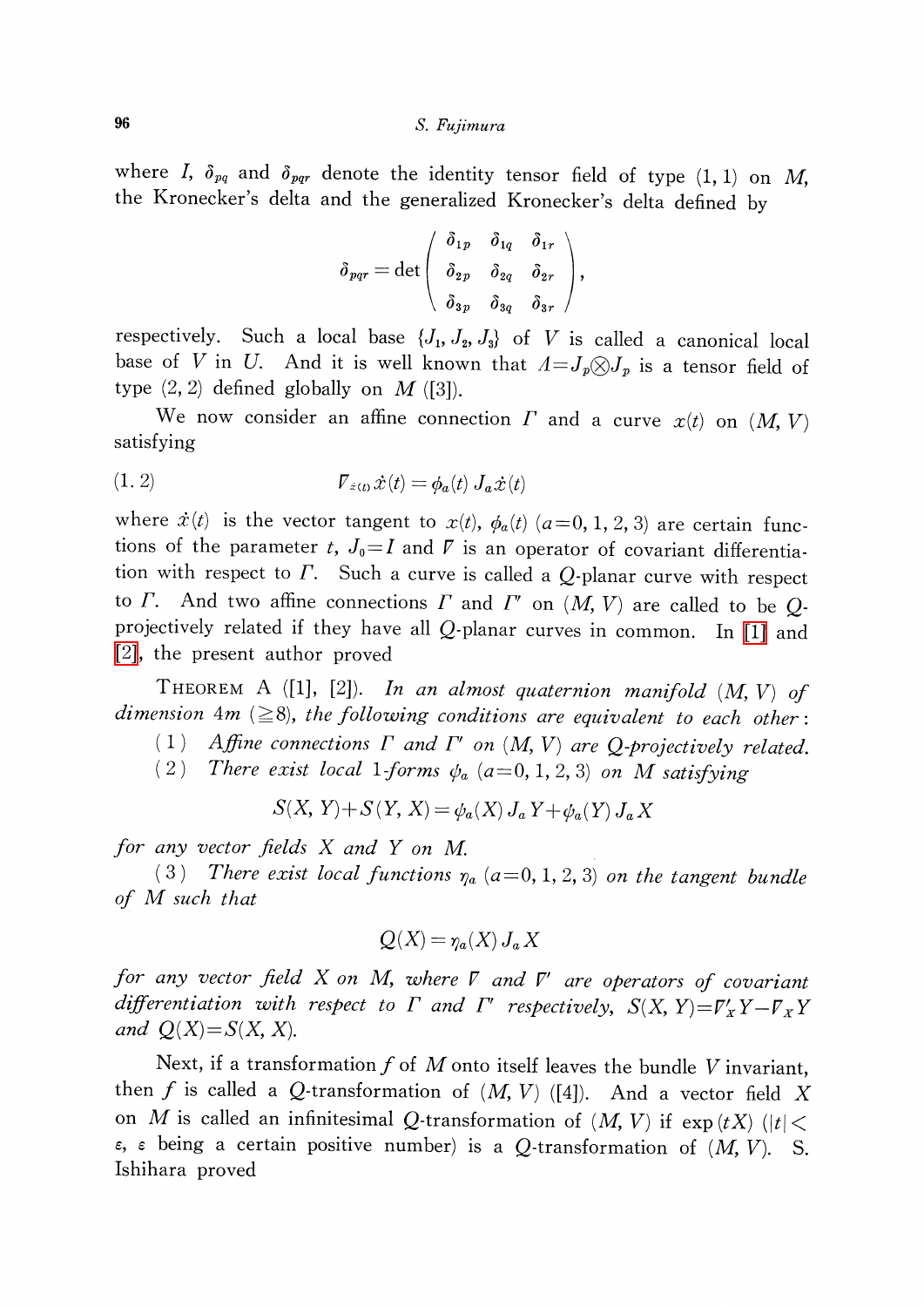THEOREM B ([4]). Let  $f$  be a transformation of an almost quaternion<br>ifold  $(M, V)$  onto itself. Then the following conditions are equivalent manifold  $(M, V)$  onto itself. Then the following conditions are equivalent to each other:

(1) f is a Q-transformation of  $(M, V)$ .<br>(2) f preserves the tensor field A

(2) f preserves the tensor field  $\Lambda$ .<br>(3)  $f * \overline{1} = s \overline{1}$  in  $U \cap f^{-1}U$ 

(3)  $f^{*}\overline{J}_{p}=s_{pq}J_{q}$  in  $U\cap f^{-1}U'$  ,

where U and U' are any coordinate neighborhoods of M such that  $U\cap f^{-1}U'$ is not empty,  $\{J_{1}, J_{2}, J_{3}\}$  and  $\{\overline{J}_{1}, \overline{J}_{2}, \overline{J}_{3}\}$  are local canonical bases of V in U and U' respectively,  $f^{*}\overline{J}_{p}$  denotes the tensor field induced by ffrom  $\overline{J}_{p}$ and  $(s_{pq})\in SO(3)$  at each point in  $U\cap f^{-1}U'$ .

THEOREM C  $([4])$ . Let X be a vector field on an almost quaternion manifold  $(M, V)$ . Then the following conditions are equivalent to each other:

- $(1)$  X is an infinitesimal Q-transformation of  $(M, V)$ .
- $(2) \mathscr{L}_{X}\Lambda=0.$

(3)  $\mathscr{L}_{X}J_{p}=\alpha_{pq}J_{q}$  and  $\alpha_{pq}+\alpha_{qp}=0$  in each coordinate neighborhood U, where  $\mathcal{L}_{X}$  is the Lie derivative with respect to X,  $\{J_{1}, J_{2}, J_{3}\}$  is a local canonical base of V in U and  $\alpha_{pq}$  (p, q=1, 2, 3) are certain functions on U.

## $\S 2.$  Q-projective transformations.

Let f and  $\Gamma$  be a transformation of an almost quaternion manifold (M, V) onto itself and an affine connection on M, respectively. If f maps any  $O$ -planar curve with respect to  $\Gamma$  f is Q-planar curve with respect to  $\varGamma$  into another one with respect to  $\varGamma,$  $f$  is<br>  $f$  let called a Q-projective transformation with respect to  $\Gamma$  of  $(M, V)$ . Now let  $x(t)$  be a Q-planar curve such that

(2. 1) 
$$
\mathcal{V}_{\dot{x}(t)} \dot{x}(t) = \phi_a(t) J_a \dot{x}(t), \ x(t_0) = x_0 \text{ and } \dot{x}(t_0) = u
$$

for a point  $x_{0}\in M$ , a tangent vector u at  $x_{0}$  and functions  $\phi_{a}(t)$  (a=0, 1, 2, 3) of the parameter t, where  $\nabla$  and  $\{J_{1}, J_{2}, J_{3}\}$  denote the operator of covariant differentiation with respect to  $\Gamma$  and a canonical local base of V in the coordinate neighborhood U of M containing  $x_{0}$ , respectively.

Assume that f is a Q-projective transformation with respect to  $\Gamma$  of<br>  $V$  and put  $\bar{\tau}(t) - f(x(t))$ . Then since  $\bar{\tau}(t)$  is a Q planar ourse with  $(M, V)$  and put  $\overline{x}(t)=f(x(t))$ . Then, since  $\overline{x}(t)$  is a Q-planar curve with respect to  $\varGamma,$  we have

$$
\nabla_{\dot{\bar{x}}(t)} \dot{\bar{x}}(t) = \bar{\phi}_a \bar{J}_a \dot{\bar{x}}(t)
$$

for certain functions  $\overline{\phi}_{a}$  (a=0, 1, 2, 3) depending upon  $x(t)$ , where  $\overline{J}_{0}=I$  and  $\{\overline{J}_{1},\overline{J}_{2},\overline{J}_{3}\}$  is the canonical local base of V in a coordinate neighborhood U' such that  $f(x_{0})\in U'$ . Denoting by  $\stackrel{*}{\mathcal{V}}$  the operator of covariant differentia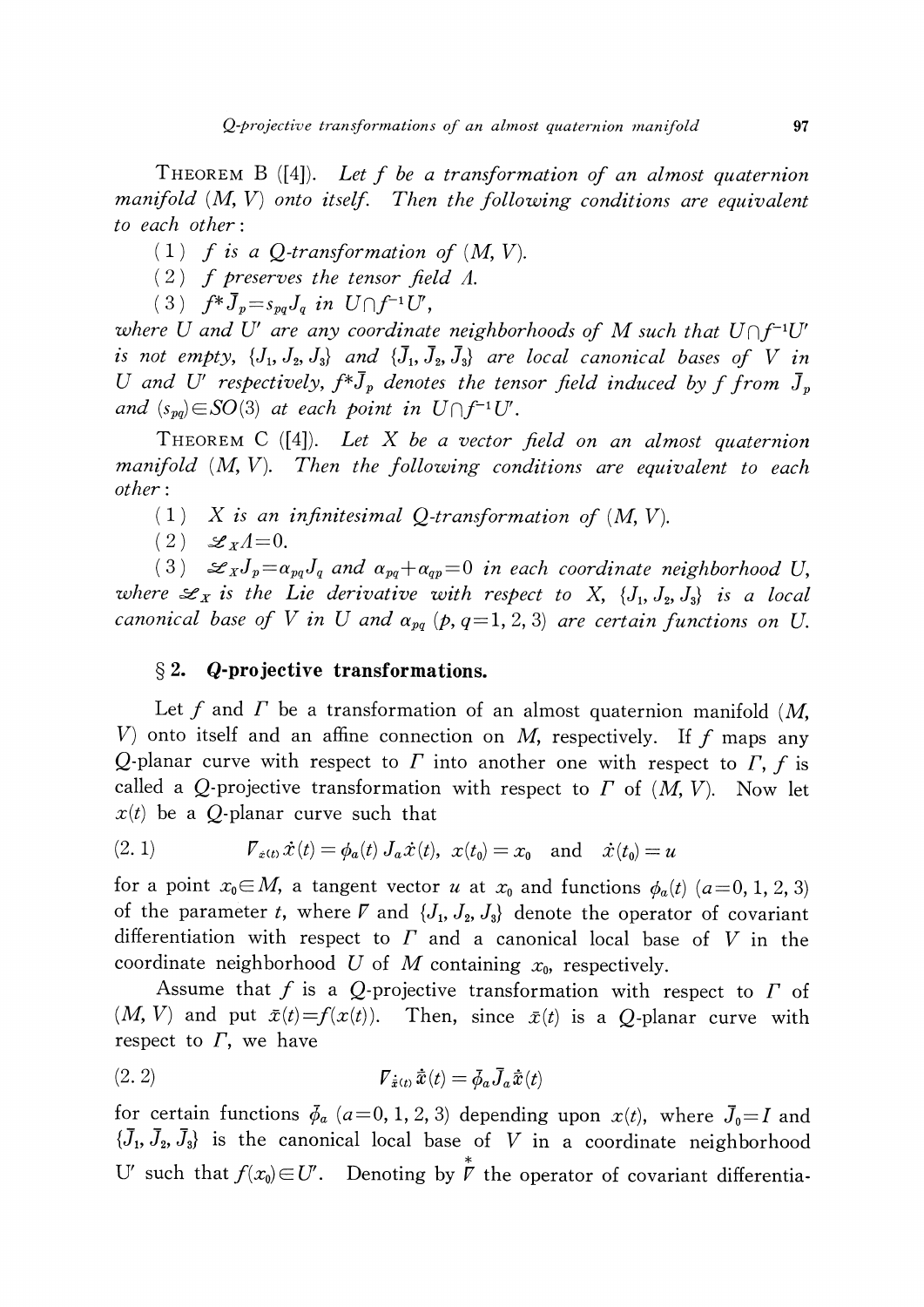tion with respect to an affine connection induced from  $\Gamma$  by  $f$ , we have

(2.3) 
$$
f_{*}(\stackrel{*}{\mathcal{F}}_{\dot{x}(t)}\dot{x}(t)) = \mathcal{F}_{\dot{\bar{x}}(t)}\dot{x}(t).
$$

From  $(2, 2)$  and  $(2, 3)$ , we have

(2.4) 
$$
\stackrel{*}{\mathcal{V}}_{\dot{\alpha}(t)} \dot{\mathcal{X}}(t) = \bar{\phi}_a(f^* \bar{J}_a) \dot{\mathcal{X}}(t)
$$

Hence, from  $(2, 1)$  and  $(2, 4)$ , we have

$$
Q(\dot{x}(t)) = (\phi_a(t) J_a - \bar{\phi}_a(f^* J_a)) \dot{x}(t)
$$

where  $Q(\dot{x}(t)) = \overline{V}_{\dot{x}(t)}\dot{x}(t) - \overline{V}_{\dot{x}(t)}\dot{x}(t)$ . Since  $\phi_{a}(t)(a=0,1,2,3)$  are arbitrary functions of t,  $u=\dot{x}(t_{0})$  is an arbitrary vector in  $T_{x_{0}}(M)$  and  $(Q(\dot{x}(t)))_{t=t_{0}}$ depends upon  $u$  but not  $\phi_{a}(t)$ , we have

(2. 5)  
\n
$$
(f^*\bar{J}_a) u = \phi_{ab}(u) J_b u,
$$
\n
$$
Q(u) = \phi_a(u) J_a u
$$

for any vector  $u\in T_{x_{0}}(M)$  and certain functions  $\phi_{ab}$  and  $\phi_{a}(a, b=0, 1, 2, 3)$ on  $T_{x_{0}}(M)$ . From  $(2, 5)$ , we have

$$
(\psi_{ab})\hspace{-0.5ex}\in\hspace{-0.5ex}\left(\begin{matrix}1&0\\0&SO(3)\end{matrix}\right)
$$

Therefore, from Theorems A and B, we can obtain

<span id="page-3-0"></span>THEOREM 1. Let  $(M, V)$  be an almost quaternion manifold of dimension 4m ( $\geq$ 8) with an affine connection  $\Gamma$ . Then, a transformation f of M onto itself is a O-projective transformation with respect to  $\Gamma$  of  $(M, V)$ M onto itself is a Q-projective transformation with respect to  $\Gamma$  of  $(M, V)$ if and only if

(1)  $\overrightarrow{f}$  is a Q-transformation of  $(M, V)$ and

(2)  $\Gamma$  and the affine connection induced by f from  $\Gamma$  are Q-projectively related.

Let X be a vector field on  $(M, V)$  with an affine connection  $\Gamma$ . If  $\exp(tX)$   $(|t| < \varepsilon$ ,  $\varepsilon$  being a certain positive number) is a *Q*-projective transformation with respect to  $\Gamma$  of  $(M, V)$ ,  $X$  is called an infinitesimal  $Q$ -projective transformation with respect to  $\Gamma$  of  $(M, V)$ . From [Theorem](#page-3-0) 1, we can obtain

<span id="page-3-1"></span>THEOREM 2. Let  $(M, V)$  be an almost quaternion manifold of dimension 4m ( $\geq$ 8) with an affine connection  $\Gamma$ . Then, a vector field X on M is an infinitesimal Q-projective transformation with respect to  $\Gamma$  if and only if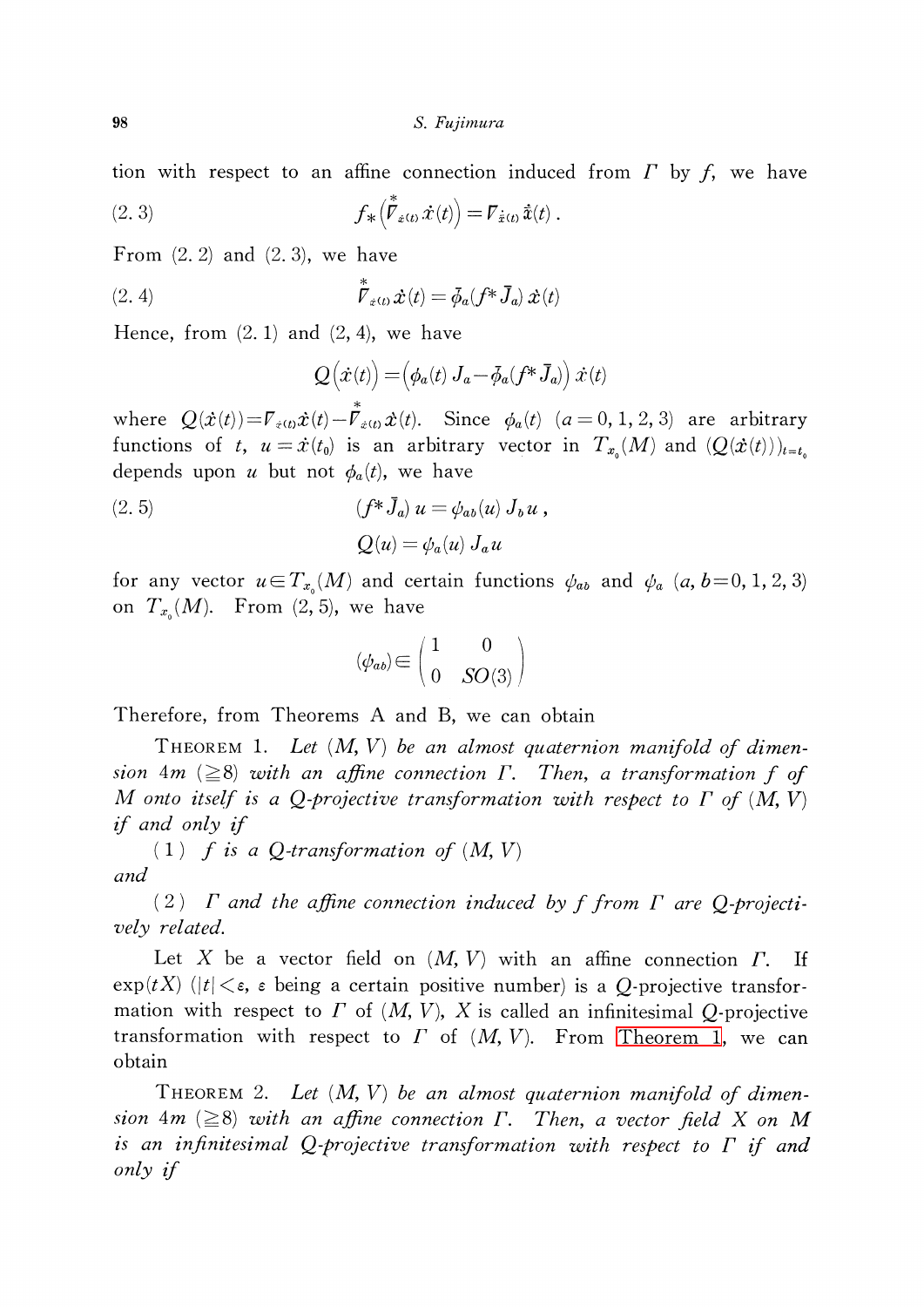(1) X is an infinitesimal Q-transformation of  $(M, V)$ and

 $(2)$  X satisfies

$$
\mathscr{L}_X(\Gamma_{ji}^h+\Gamma_{ij}^h)/2=\phi_{a,\,j}J_{a,\,i}^{\quad \, h}+\phi_{a,\,i}J_{a,\,j}^{\quad \, h}
$$

for certain local 1-forms  $\phi_{a}$  (a=0,1,2,3) on each coordinate neighborhood U, where  $\varGamma_{ji}^{h}$ ,  $\phi_{a,i}$  and  $J_{a,i}$  denote coefficients of  $\varGamma$ , components of  $\phi_{a}$  and ones of a canonical local base  $\{J_{1}, J_{2}, J_{3}\}$  of V in U with respect to local coordinates, respectively.

# $\S 3.$  Infinitesimal Q-projective transformations on a compact quaternion Kählerian manifold.

Let  $(M, g, V)$  be a quaternion Kählerian manifold of dimension  $4m \ (\geq 8)$ , that is, an almost quaternion manifold  $(M, V)$  which admits a Riemannian metric g satisfying

(3. 1) 
$$
g(X, \phi Y) + g(\phi X, Y) = 0,
$$

$$
(3.2) \t\t\t\t \t\t\t \mathcal{V}_X A = 0
$$

for any cross-section  $\phi$  of V and any vector fields X and Y on M, where  $\Lambda$  is the tensor field mentioned in  $\S 1$ . And (3. 2) is equivalent that there exist local 1-forms  $\beta_{pq}(p, q=1,2,3)$  such that

(3. 3) 
$$
\qquad \qquad \mathcal{V}_X J_p = \beta_{pq}(X) J_q \quad \text{and} \quad \beta_{pq} + \beta_{qp} = 0
$$

for any vector field X and a canonical local base  $\{J_{1}, J_{2}, J_{3}\}$  of V.

Let X be an infinitesimal Q-projective transformation with respect to the Riemannian connection of  $(M, g, V)$  and  $\{\begin{matrix}h\\it\end{matrix}\}$  be local coefficients of its connection. From [Theorem](#page-5-0) 3 in [\[1\]](#page-7-3) and [Theorem](#page-3-1) 2 in the present paper, we see that there exists a local 1-form  $\eta$  such that

(3. 4) 
$$
\mathscr{L}_X\begin{pmatrix}h\\j i\end{pmatrix}=I_j^{\iota}\eta_i+I_{i}^{\iota}\eta_j-A_{j\ i}^{\iota\iota}\eta_k-A_{i\ j}^{\iota\iota}\eta_k
$$

where  $\eta_{i}$  and  $\Lambda_{j}^{kh}$  are local components of  $\eta$  and  $\Lambda$ , respectively. On the other hand, we have known that

(3.5) 
$$
\mathscr{L}_X\begin{Bmatrix}h\\ji\end{Bmatrix} = \mathcal{V}_j \mathcal{V}_i X^h + R_{kji}{}^h X^k
$$

where  $\{\partial/\partial x^{1}, \dots, \partial/\partial x^{4m}\}$  is a local natural frame,  $\overline{V}_{i}=\overline{V}_{\partial/\partial x^{i}}$  and  $R_{kji}^{h}$  denote local components of the curvature tensor field of  $(M, g, V)$ . Transvecting  $(3.4)$  and  $(3.5)$  by  $g^{ji}$ , we have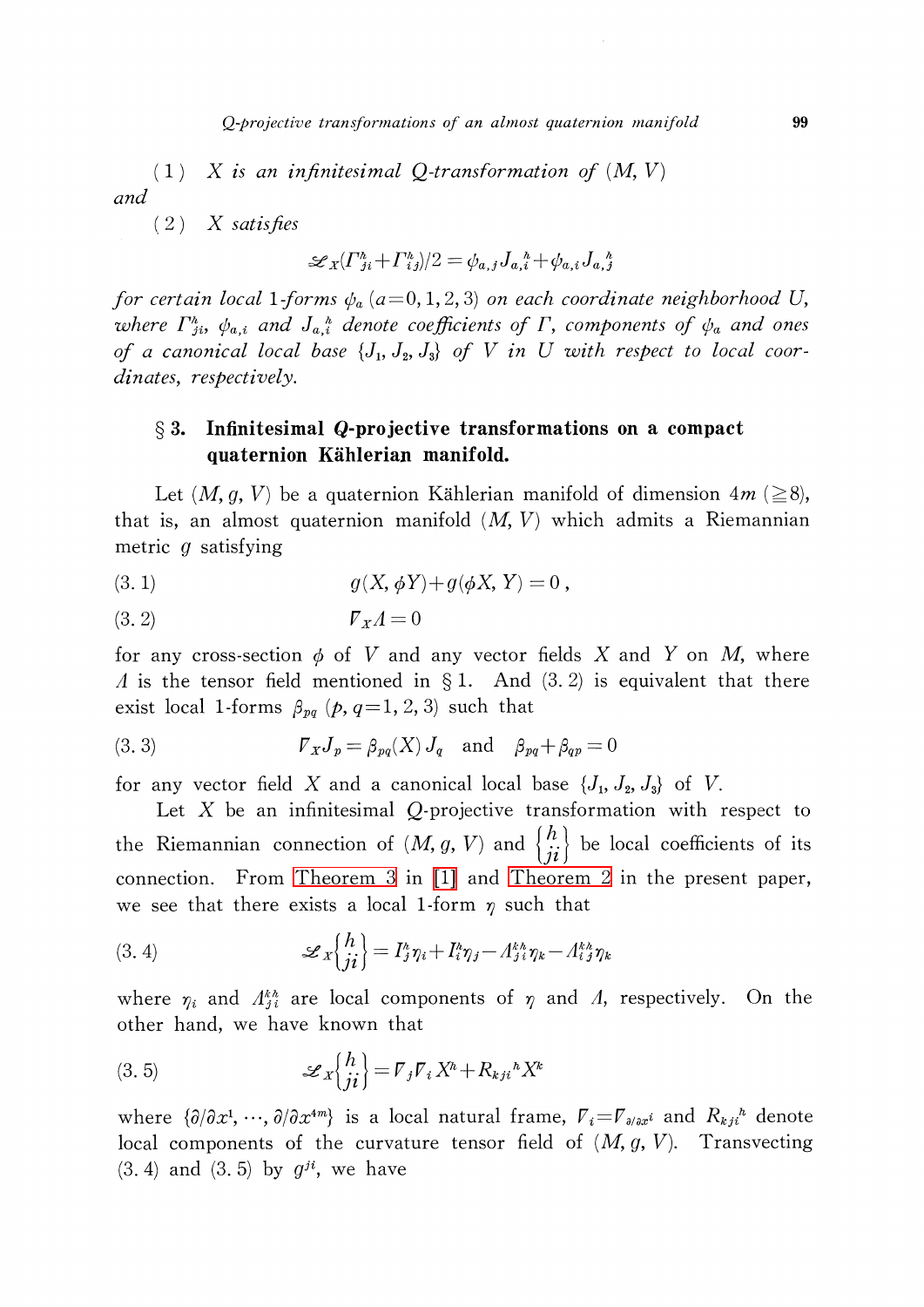100 S. Fujimura

(3. 6) \nabla^{k}\nabla\_{k}X^{h}+SX^{h}/4m=-4\eta h ,

because  $(M, g, V)$  is an Einstein space [\(\[3\]\)](#page-7-5), where  $g_{ji}$ ,  $(g^{ji})$  and S denote local components of g, the inverse matrix of  $(g_{ji})$  and the scalar curvature, respectively,  $\nabla^{k}=g^{kj}\nabla_{j}$  and  $\eta^{h}=g^{kh}\eta_{k}.$  Contracting  $(3. \ 4)$  and  $(3. \ 5)$  for  $h$  and i, we have

(3. 7) 
$$
\qquad \qquad \mathcal{V}_j \mathcal{V}_h X^h = 4(m+1) \, \eta_j \, .
$$

Therefore, from (3. 6) and (3. 7), we have

$$
\begin{aligned} \n\mathcal{F}^i \mathcal{F}_i ||X||^2 / 2 &= ||\mathcal{F} X||^2 + X^h \mathcal{F}^i \mathcal{F}_i X_h \\ \n&= ||\mathcal{F} X||^2 - S||X||^2 / 4m - 4X^h \eta_h \\ \n&= ||\mathcal{F} X||^2 - S||X||^2 / 4m + (\mathcal{F}_h X^h)^2 / (m+1) \\ \n&\quad - \mathcal{F}_h (X^h \mathcal{F}_i X^i) / (m+1) \,, \n\end{aligned}
$$

where  $||X||^{2}=g_{ji} X^{j} X^{i}$  and  $||\overline{V}X||^{2}=g_{kj}g_{ih}\overline{V}^{k}X^{i}\cdot\overline{V}^{j}X^{h}$ . Assume that M is com-pact. Since a quaternion Kählerian manifold is orientable [\(\[3\]\)](#page-7-5), we have

$$
\int_{M} [||\mathbf{V}X||^{2} - S||X||^{2}/4m + (\mathbf{V}_{h}X^{h})^{2}/(m+1)]*1 = 0
$$

where  $*1$  is the volume element of  $(M, g, V)$ . Thus, we can obtain

<span id="page-5-0"></span>THEOREM 3. Let  $(M, g, V)$  be a compact quaternion Kählerian manifold of dimension  $4m$  ( $\geq$ 8). If the scalar curvature S is negative, an infinitesimal Q-projective transformation  $X$  of  $(M, g, V)$  is a zero vector field, and if  $S$  is vanishes,  $X$  is a parallel vector field.

### $\S 4.$  Remarks.

REMARK 1. ln [\[5\],](#page-7-6) Y. Maeda obtained the following theorem :

THEOREM D. Let  $(M, g, V)$  be a complete quaternion Kählerian manifold of dimension  $4m \ (\geq 8)$ . In order that  $(M, g, V)$  be isometric to the quaternion projective space with constant Q-sectional curvature  $4K$  ( $>0$ ), it is necessary and sufficient that  $(M, g, V)$  admits a non-trivial solution  $f$ of the following differential equations:

$$
\nabla_j \nabla_i f_h + K(2f_j g_{ih} + f_i g_{jh} + f_h g_{ji} - g_{ki} A_{jh}^{kl} f_l - g_{kh} A_{ji}^{kl} f_l) = 0,
$$

and such a gradf is a non-trivial infinitesimal Q-transformation of  $(M,$  $g, V$ ), where  $f_{h} = \partial f/\partial x^{h}$ .

Now let  $\{\begin{matrix}h\\ii\end{matrix}\}$  be a Riemannian-Christoffel's symbol induced from g. Then we have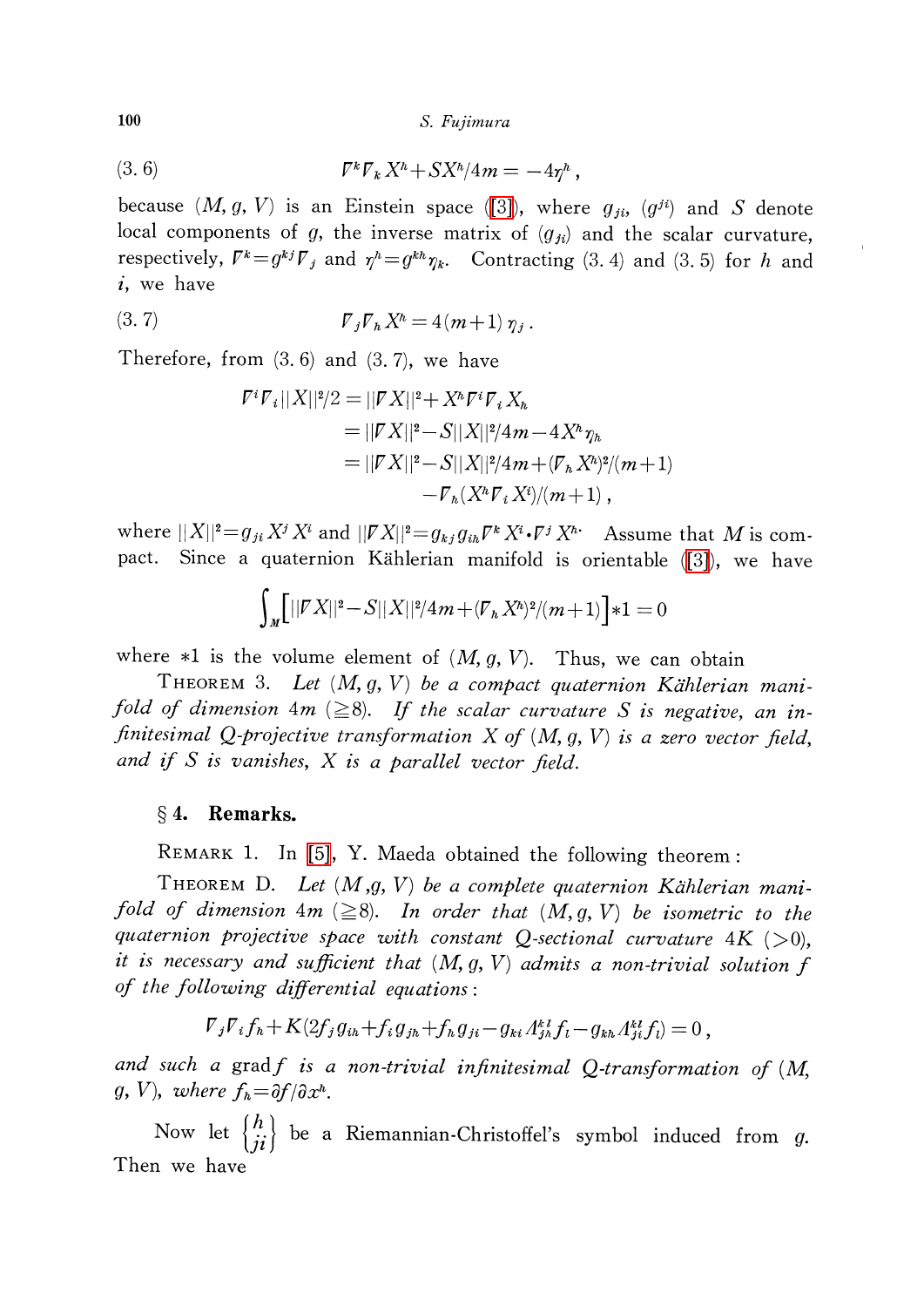Q-projective transformations of an almost quaternion manifold 101

$$
\mathscr{L}_{\text{grad} f}\left\{\begin{matrix}h\\ji\end{matrix}\right\} = -2K(I_j^{\hbar}f_i + I_i^{\hbar}f_j - A_j^{\hbar\hbar}f_k - A_i^{\hbar\hbar}f_k),
$$

from which, it follows that such a grad $f$  is a non-trivial infinitesimal  $Q$ projective transformation of  $(M, g, V)$ .

REMARK 2. Let  $\Gamma$  be an affine connection on an almost quaternion manifold  $(M, V)$  of dimension  $4m \ (\geq 8)$ .  $\Gamma$  is called a Q-connection on  $(M, V)$ V) if  $\Gamma$  satisfies (3. 2). By virture of Theorem 1. 3 in [\[6\],](#page-7-0) we see that the affine connection induced from a  $Q$ -connection by a  $Q$ -transformation of  $(M, V)$  is a Q-connection. And it is easy to see that the set consisting of all infinitesimal Q-projective transformations with respect to <sup>a</sup> symmetric Q-connection of  $(M, V)$  is a Lie subalgebra of the Lie algebra consisting of all infinitesimal  $Q$ -transformations of  $(M, V)$ .

REMARK 3. Let  $(M, V)$  be an almost quaternion manifold of dimension 4m. If two symmetric Q-connections  $\Gamma$  and  $\overline{\Gamma}$  are projectively related, that is, if there exists a 1-form  $\omega$  on  $M$  such that

$$
\overline{\mathcal{V}}_X Y = \mathcal{V}_X Y + \omega(X) Y + \omega(Y) X
$$

for any vector fields X and Y, we see easily that  $\Gamma$  and  $\overline{\Gamma}$  are affinely related, where  $\overline{r}$  and  $\overline{r}$  are operators of covariant differentiation with respect to  $\overline{\Gamma}$ and  $\varGamma,$  respectively.

REMARK 4. Let  $(M, g, V)$  be a quaternion Kählerian manifold of dimension 4m and  $\overline{g}=\exp(2\rho)\cdot g$  be a conformal change of g for a certain function  $\rho$  on M. Then, we have

(4. 1) 
$$
\overline{\mathcal{V}}_X Y = \mathcal{V}_X Y + X(\rho) Y + Y(\rho) X - g(X, Y) \text{grad } \rho
$$

for any vector fields X and Y on M, where  $\overline{p}$  and  $\overline{V}$  denote the operators of covariant differentiation with respect to the Riemannian connections induced from  $\overline{g}$  and  $g$ , respectively, and grad  $\rho$  is a gradient vector field of  $\rho$  with respect to  $g$ , that is, a vector field such that

$$
g \left( \text{grad } \rho, X \right) = X(\rho) .
$$

From (4. 1), we have

(4. 2) 
$$
\langle \overline{\mathcal{F}}_X J_p \rangle Y = \langle \mathcal{F}_X J_p \rangle Y + \langle J_p Y \rangle \langle \rho \rangle X - Y \langle \rho \rangle J_p X -g(X, J_p Y) \text{ grad } \rho + g(X, Y) J_p \text{ grad } \rho .
$$

Now assume that  $m>1$  and  $(M,\bar{g}, V)$  is a quaternion Kählerian manifold. Let vectors  $J_{a}u$  and  $J_{a}v$  ( $a=0,1,2,3$ ) be mutually orthogonal with respect to  $g$ . Then, from  $(3.3)$  and  $(4.2)$ , we have

$$
\bar{\beta}_{pq}(u) J_q v = \beta_{pq}(u) J_q v + (J_q v) (p) u - v(p) J_p u,
$$